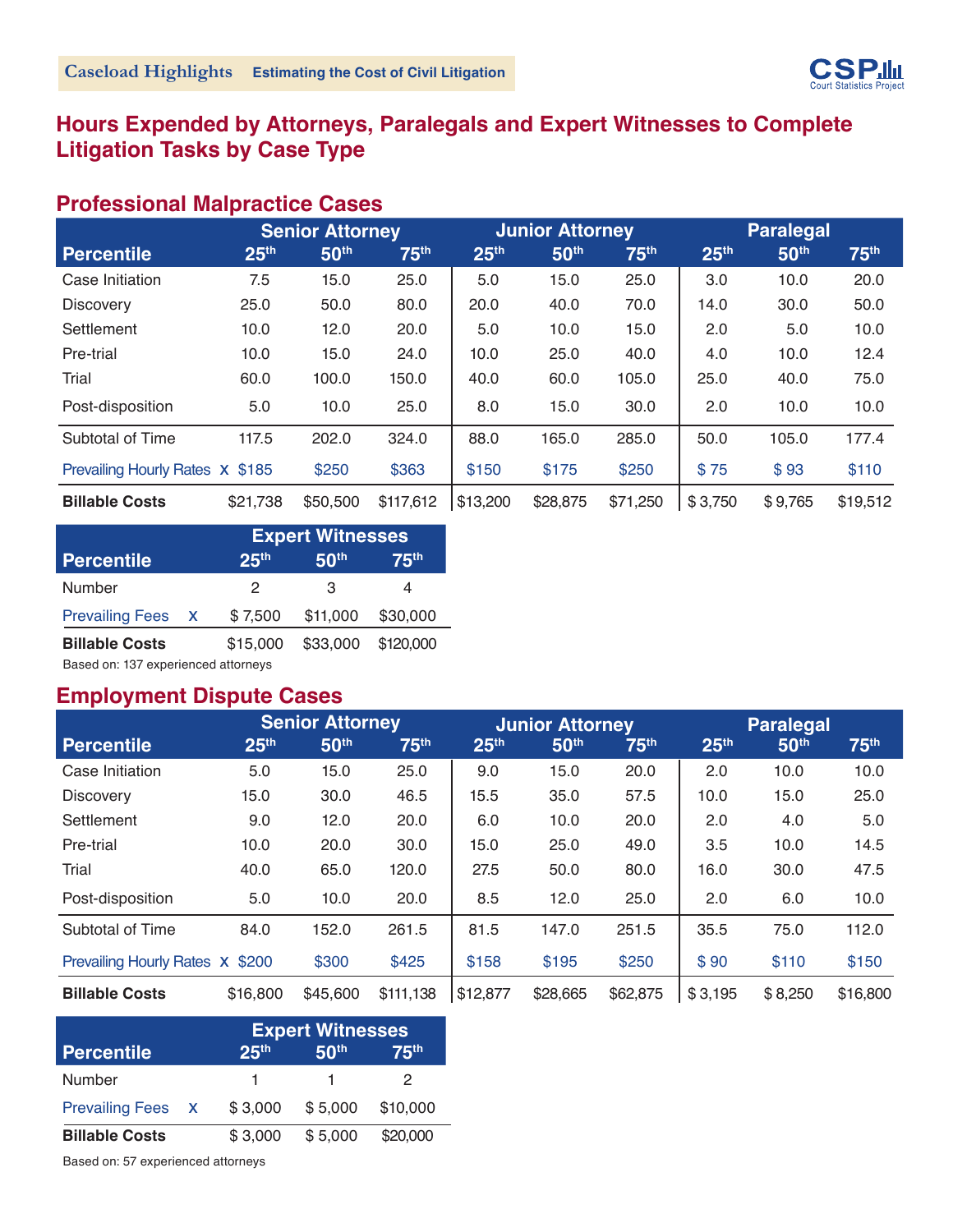# **Hours Expended by Attorneys, Paralegals and Expert Witnesses to Complete Litigation Tasks by Case Type**

# **Premises Liability Cases**

|                                 |                  | <b>Senior Attorney</b> |                  |                  | <b>Junior Attorney</b> |                  |                  | <b>Paralegal</b> |                  |
|---------------------------------|------------------|------------------------|------------------|------------------|------------------------|------------------|------------------|------------------|------------------|
| <b>Percentile</b>               | 25 <sup>th</sup> | 50 <sup>th</sup>       | 75 <sup>th</sup> | 25 <sup>th</sup> | 50th                   | 75 <sup>th</sup> | 25 <sup>th</sup> | 50 <sup>th</sup> | 75 <sup>th</sup> |
| Case Initiation                 | 3.0              | 5.0                    | 10.0             | 3.0              | 7.5                    | 15.0             | 2.0              | 5.0              | 10.0             |
| <b>Discovery</b>                | 6.0              | 12.0                   | 25.0             | 10.0             | 20.0                   | 30.0             | 5.0              | 10.0             | 20.0             |
| Settlement                      | 5.0              | 10.0                   | 10.0             | 3.0              | 7.0                    | 10.0             | 1.0              | 3.0              | 5.0              |
| Pre-trial                       | 5.0              | 10.0                   | 15.0             | 6.0              | 15.0                   | 20.0             | 2.0              | 5.0              | 10.0             |
| Trial                           | 30.0             | 40.0                   | 60.0             | 20.0             | 30.0                   | 50.0             | 10.0             | 20.0             | 40.0             |
| Post-disposition                | 3.0              | 5.0                    | 10.0             | 5.0              | 10.0                   | 14.0             | 1.0              | 3.0              | 10.0             |
| Subtotal of Time                | 52.0             | 82.0                   | 130.0            | 47.0             | 89.5                   | 139.0            | 21.0             | 46.0             | 95.0             |
| Prevailing Hourly Rates X \$200 |                  | \$275                  | \$600            | \$150            | \$188                  | \$350            | \$80             | \$100            | \$125            |
| <b>Billable Costs</b>           | \$10,400         | \$22,550               | \$78,000         | \$7,050          | \$16,826               | \$48,650         | \$1,680          | \$4,600          | \$11,875         |

|                        |    |                  | <b>Expert Witnesses</b> |                  |
|------------------------|----|------------------|-------------------------|------------------|
| <b>Percentile</b>      |    | 25 <sup>th</sup> | 50 <sup>th</sup>        | 75 <sup>th</sup> |
| <b>Number</b>          |    | 1.               | 2                       | 2                |
| <b>Prevailing Fees</b> | X. | \$3,000          | \$5,000                 | \$8,000          |
| <b>Billable Costs</b>  |    | \$3,000          | \$10,000                | \$16,000         |

Based on: 147 experienced attorneys

### **Real Property Dispute Cases**

|                                 |                  | <b>Senior Attorney</b> |                  |                  | <b>Junior Attorney</b> |          |                  | <b>Paralegal</b> |                  |
|---------------------------------|------------------|------------------------|------------------|------------------|------------------------|----------|------------------|------------------|------------------|
| <b>Percentile</b>               | 25 <sup>th</sup> | 50 <sup>th</sup>       | 75 <sup>th</sup> | 25 <sup>th</sup> | 50th                   | 75th     | 25 <sup>th</sup> | 50th             | 75 <sup>th</sup> |
| Case Initiation                 | 5.0              | 10.0                   | 15.0             | 8.0              | 15.0                   | 20.0     | 4.5              | 10.0             | 15.0             |
| <b>Discovery</b>                | 10.0             | 20.0                   | 30.0             | 20.0             | 30.0                   | 55.0     | 5.0              | 12.5             | 20.0             |
| Settlement                      | 8.0              | 10.0                   | 15.0             | 5.0              | 10.0                   | 15.0     | 2.0              | 4.0              | 6.0              |
| Pre-trial                       | 5.0              | 12.0                   | 25.0             | 15.0             | 20.0                   | 40.0     | 4.0              | 10.0             | 12.5             |
| Trial                           | 25.0             | 40.0                   | 65.0             | 20.0             | 35.0                   | 60.0     | 10.0             | 20.0             | 30.0             |
| Post-disposition                | 5.0              | 10.0                   | 20.0             | 6.5              | 10.0                   | 29.0     | 4.0              | 5.0              | 20.0             |
| Subtotal of Time                | 58.0             | 102.0                  | 170.0            | 74.5             | 120.0                  | 219.0    | 29.5             | 61.5             | 103.5            |
| Prevailing Hourly Rates X \$200 |                  | \$300                  | \$400            | \$169            | \$200                  | \$256    | \$85             | \$110            | \$130            |
| <b>Billable Costs</b>           | \$11,600         | \$30,600               | \$68,000         | \$12,591         | \$24,000               | \$56,064 | \$2,508          | \$6,765          | \$13,455         |

|                                    |                  | <b>Expert Witnesses</b> |                  |
|------------------------------------|------------------|-------------------------|------------------|
| <b>Percentile</b>                  | 25 <sup>th</sup> | 50 <sup>th</sup>        | 75 <sup>th</sup> |
| Number                             | 1.               |                         | 2                |
| Prevailing Fees x                  | \$2,500          | \$5,000                 | \$10,000         |
| <b>Billable Costs</b>              | \$2,500          | \$5,000                 | \$20,000         |
| Based on: 54 experienced attorneys |                  |                         |                  |